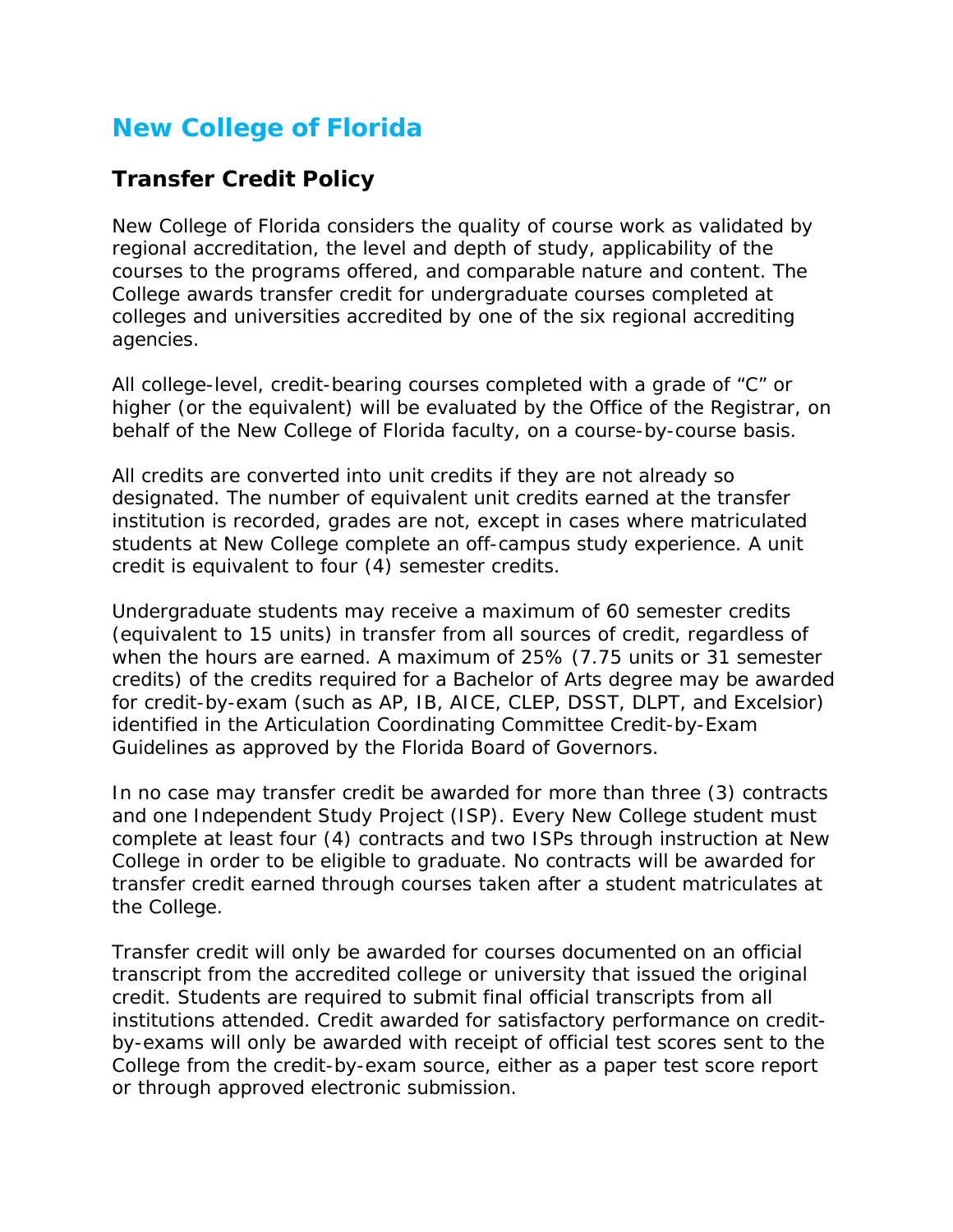Transfer credit will not be awarded more than once for the same course, whether by course or examination. Credit-by-exam will not automatically exempt a student from introductory courses at New College. New College's unique, intensive honors curriculum does not use common prerequisites and common course numbering.

No transfer credit toward graduation is awarded for developmental, remedial, Continuing Education Units (CEUs), vocational, or other precollegiate level coursework designed to prepare the student for collegiate study. A portfolio assessment or some other documentation may be required to evaluate and determine if transfer credit will be awarded for experiential learning, internships, and practicum courses.

Courses in the arts and sciences and supporting fields are generally accepted for transfer credit. Credit for courses in the health studies field may also be considered for transfer. Once transfer credit has been granted, it will not be removed or waived by a request from the student.

Students who already hold a Florida College System or Florida State University System Associate of Arts (A.A.) degree, or a bachelor's or advanced degree from a regionally accredited college or university automatically fulfill the College's Liberal Arts Curriculum (general education) course requirements.

Language credit, including Sign Language, will transfer only if the language has been satisfactorily completed through at least the second semester level of the first-year sequence. Mathematics courses below the level of Calculus are not typically accepted for transfer with the exception of Trigonometry, Precalculus, and Statistics.

Students who attended non-regionally accredited institutions of higher education may request that their courses be evaluated for transfer credit. Credit will be evaluated on a course-by-course basis and students will be expected to provide course descriptions and syllabi to assist in evaluating the courses. Transfer credits accepted from non-regionally accredited institutions must represent college-level content relevant to the area of study and degree the student is pursuing at New College.

New College grants transfer credit for armed service education and training according to the recommendations of the American Council on Education (ACE).